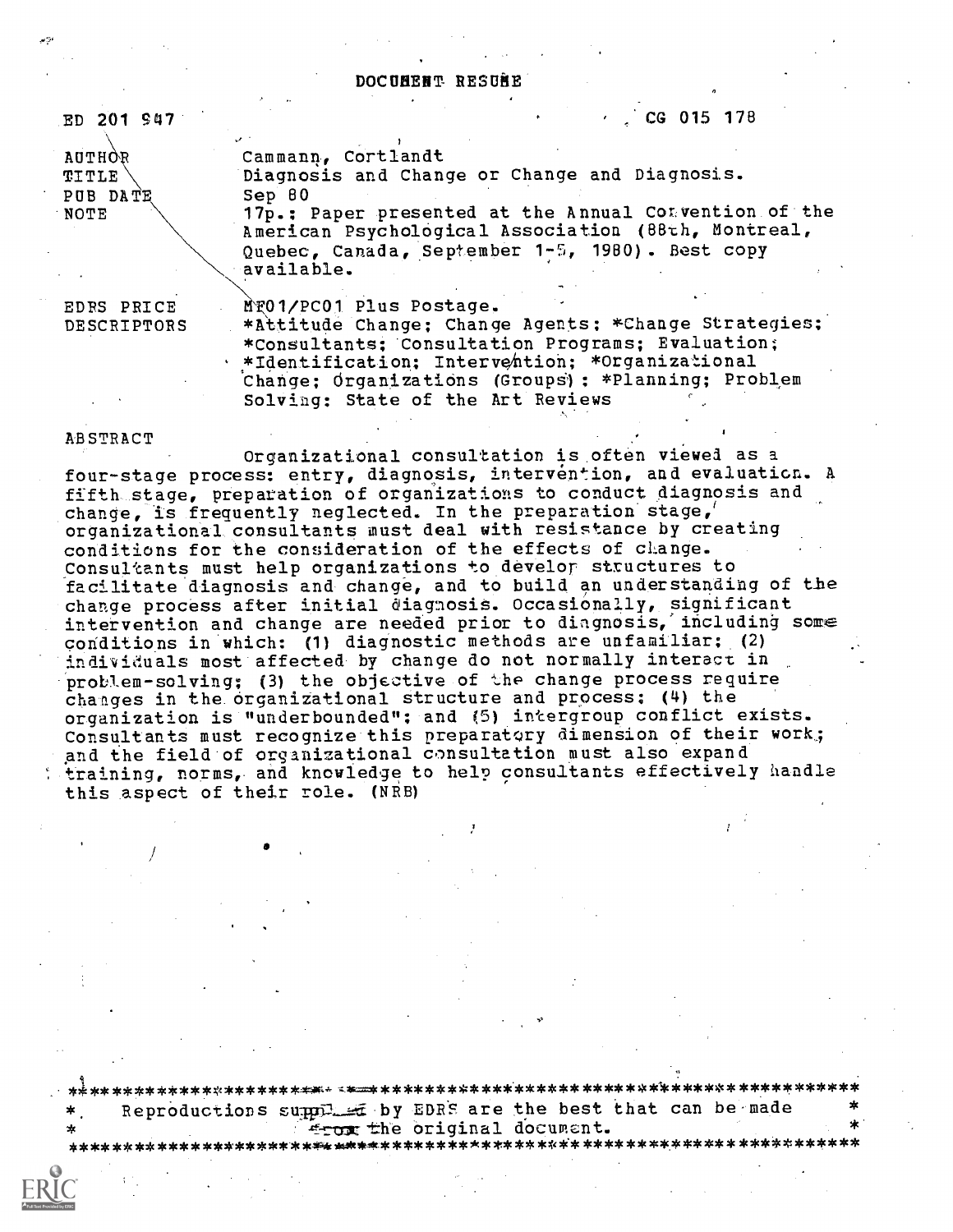## DIAGNOSIS AND CHANGE OT CHAIGE AND DIAGNOSIS

Cortlandt Cammann

We University of Mich.gan

US DEPARTMENT OF HEIRITH<br>EDUCATION & WELTWATE<br>NATIONAL INSTITURED OF<br>EDUCATION

 $\sim$ 

E0201947

 $\mathcal{L}$ 

 $\pmb{\infty}$  $\overline{\phantom{1}}$  $\rightarrow$  $\Omega$  $-1$  $\circ$ 

ပ္ပ

THIS OOCUMENT HAS BEEN REARD.<br>DUCEO EXACTLY AS RECEIVED THE FERSON OR ORGANIZATION ORIGINATION.<br>ATTREFERSON OR ORGANIZATION OF MESSING THE FERSON OF DECESSARILY REPRESSIBLE STATED OO NOT NECESSARILY REPRESSIBLE OF THE STAT

"PERMISSION TO REPRODUCE THIS MATERIAL HAS BEEN GRANTED BY 7

<u>amman</u>a

TO THE EDUCATIONAL RESOURCES INFORMATION CENTER (ERIC)

Paper presentee at the Annual Conference of the American Psychological Association, Mimtreal, September, 1980.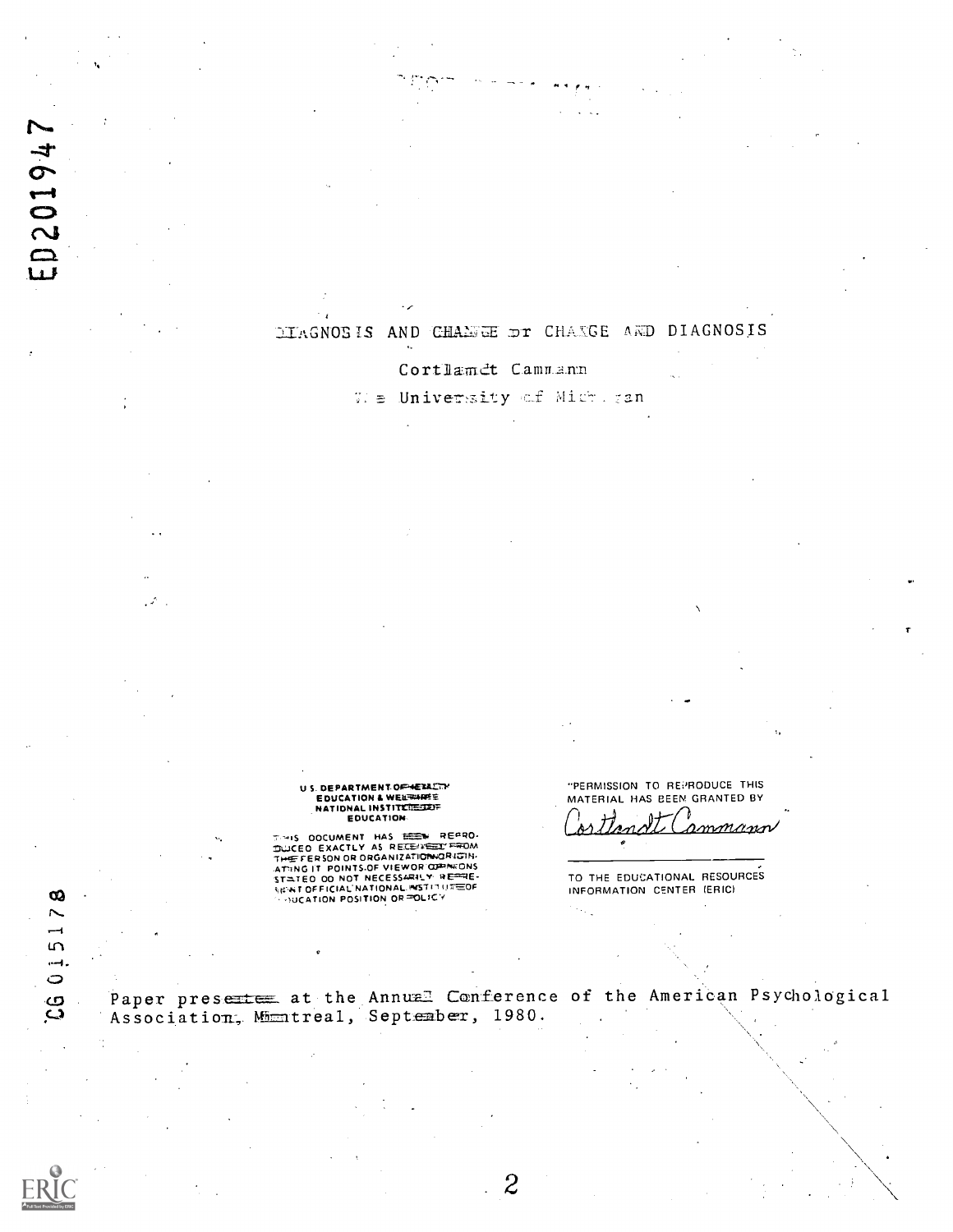ELEGNOSIS AND CHANGE OF CHANGE AND DIAGNOSIS

Continued Cammann

The University of Michigan

Morganizzazional consultation, particularly in the organizational development and quality of work life fields. is commonly viewed as a four smage process: entry and contracting, diagnosis, intervention, Whe process begins with the entry of a consultant **and** evenuation. throw am organization and the establishment of objectives and ground ruisse for the consultation. Tihen there is a diagnosis to identify the mature off problems which exist and the consultant helps the organization develop and moduct interventions to create charges that will solve the problems and increase the effectiveness of organizational functioning. The first stage is an evaluation of its success and may lead to a new cycle of change activities if appromiste. These activities are not generally thought to be independent since all of them are involved to some extent at each stage of the consultation process. They are seen, however, as dominant tasks at different points in the representing  $the$ consultation process, and as useful conceptual divisions because they each invalve specific consultant skills and roles.

My purpose in writing this paper is to suggest that there is another stage in the consultation process that deserves to be preparation of organizations to conduct the distinguishem: This stage of consultation is generally diagnosis and change. discussed as part of the process of entry and contracting, but it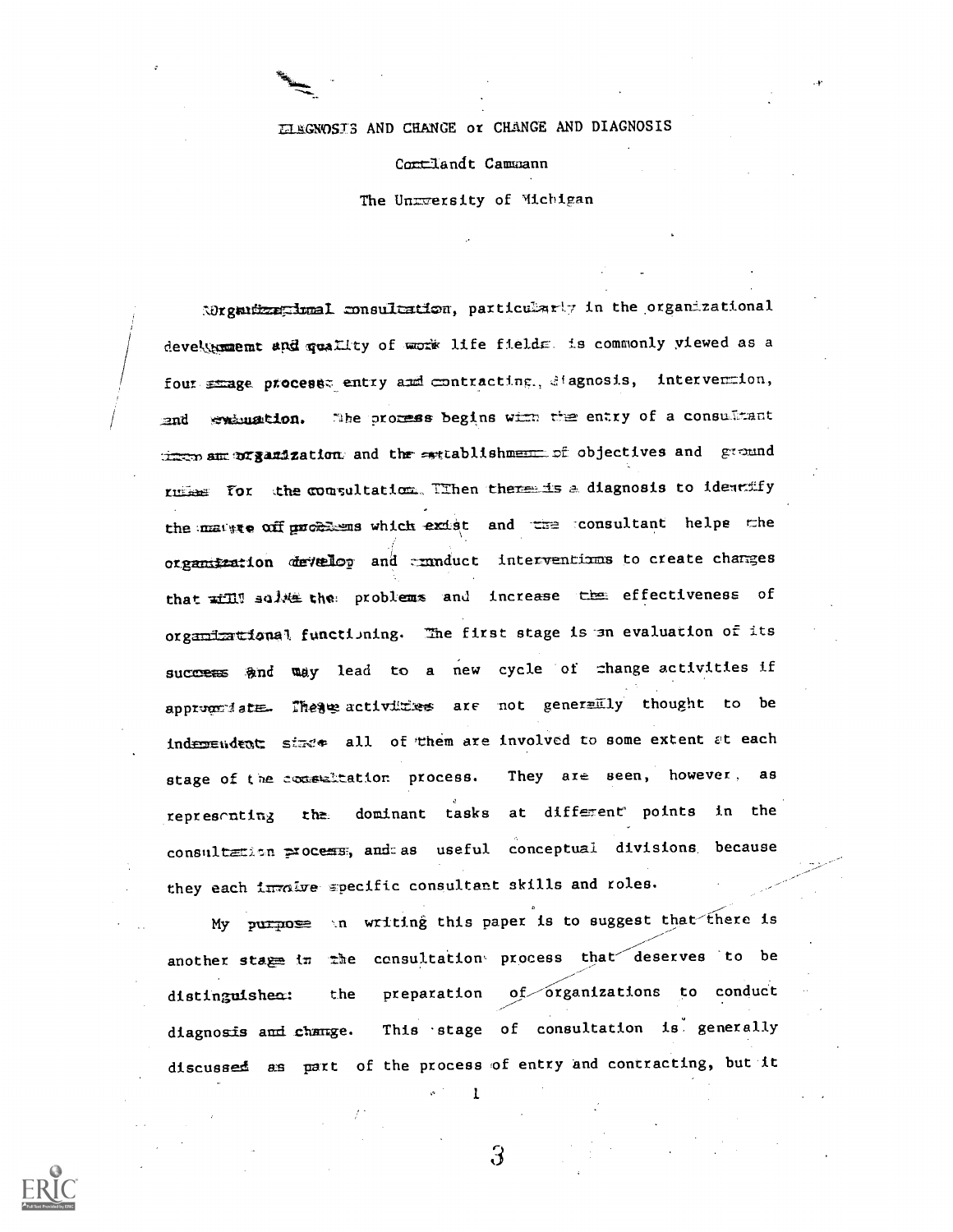involves activities that are conceptually distinguishable from those involved. in beginning and establishing ground rules for a project establishing the ground rules for carrying it out. The paper will examine the nature of these preparatory activities and will explore their implications for developing a conceptualization of the role of consultants in change processes.

### Preparing Organizations for Change

The model of consultation described above is based on the presumption that it doesn't make sense to intervene into an . organization without first understanding the way in which the organization functions. Interventions are unlikely to be successful  $\sim$ if they are not designed to solve some problem which really\_exists. As a result, an intervention is not chosen until information about the organization exits which can allow a correct choice of interventions to be made. Drawing on a medical analogy, the treatment should not be selected until the ciagnosis has been made to find out what disease is to be cured.

As Alderfer (1976) has pointed out, this argument is only partially valid. It assumes that a. diagnosis can be conducted without creating change. Yet, most diagnostic activities involve allocating resources to new tasks, building new relationships among people and groups and developing new information transmission structures for communication of results. These changes must frequently be made prior to or during the diagnosis to allow the diagnosis to occur. Further, organizations frequently have to .create problem solving structures to receive\_and use the results of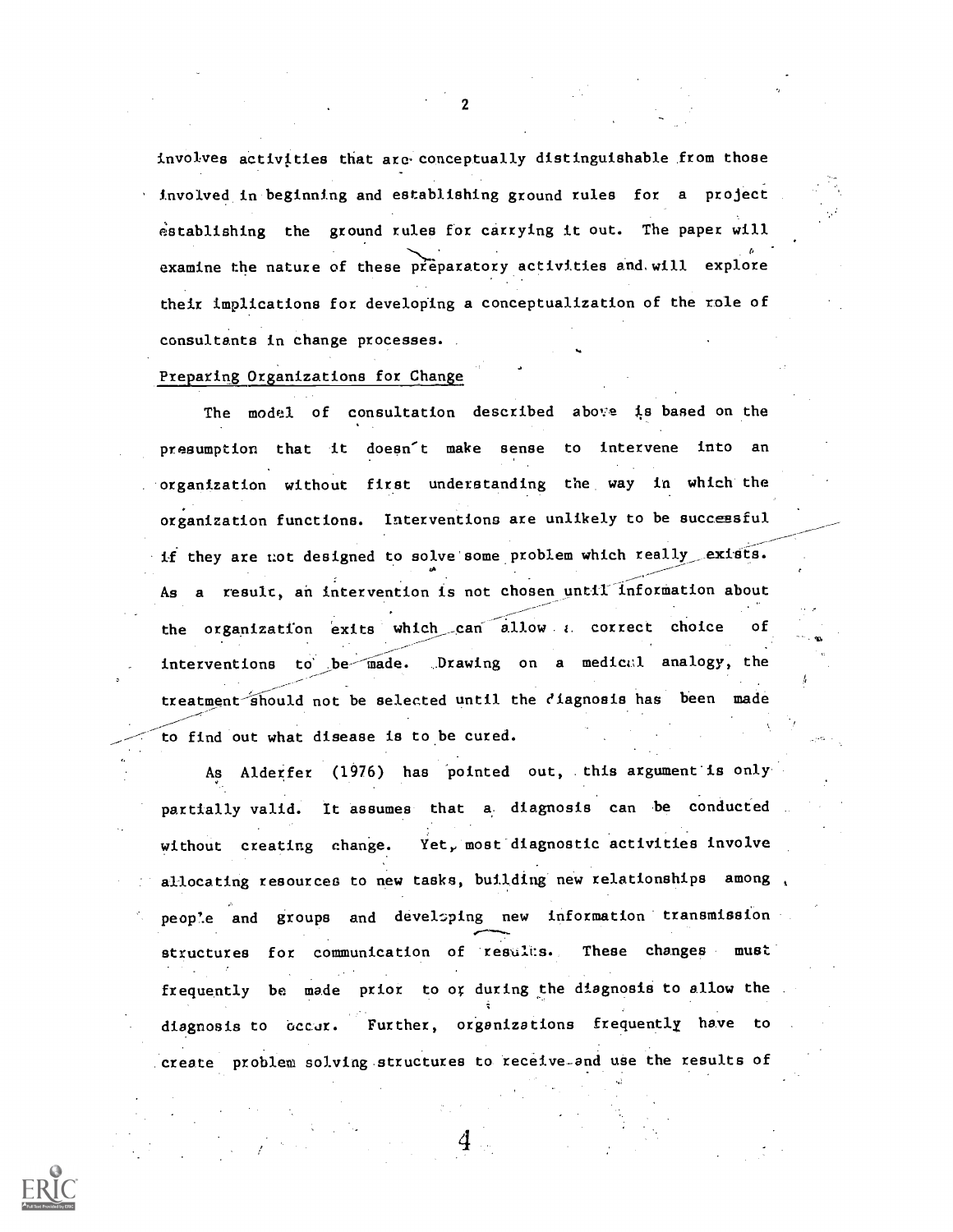the disgnosis if they are to serve as a basis for intervention and action (Nadler, 1977, has made this argument).

An example may serve to illustrate the importance  $\infty$  these preparatory activities. For the past seven years, the Quilley of Work Program at the Institute for Social Research has been much red with joint union-management change projects. These promets designed to allow unions and management to work together to identify problems that exist and develop interventions that might in rove the effectiveness of the organization and the quality of work lifts of the people who work in them. While the intent of these professes is to begin with a diagnosis that will serve as a basis for joint planning of changes, our experience has been that consult as mmst. start by helping the union and management leaders develor **rizes** a Hibw for the project and cooperative working relationships. them to plan the interventions. These activities occur wint to fier systematic diagnosis of the organization and, in our extence, often create the most significant changes in the projects

Nature of Preparatory Activities

the task of consultants and the Generally speaking, preparatory stage of a change project is to create conditions that will sllow a disgnosis to occur and that will maximize the chances that, if appropriate, it can be used as a basis for ereating Accomplishing this objective will probably successful changes. involve a variety of different activities, and the activities that are appropriate will probably vary from project to project. A number of sets of activities can be identified that are likely to occur in many consultation efforts.

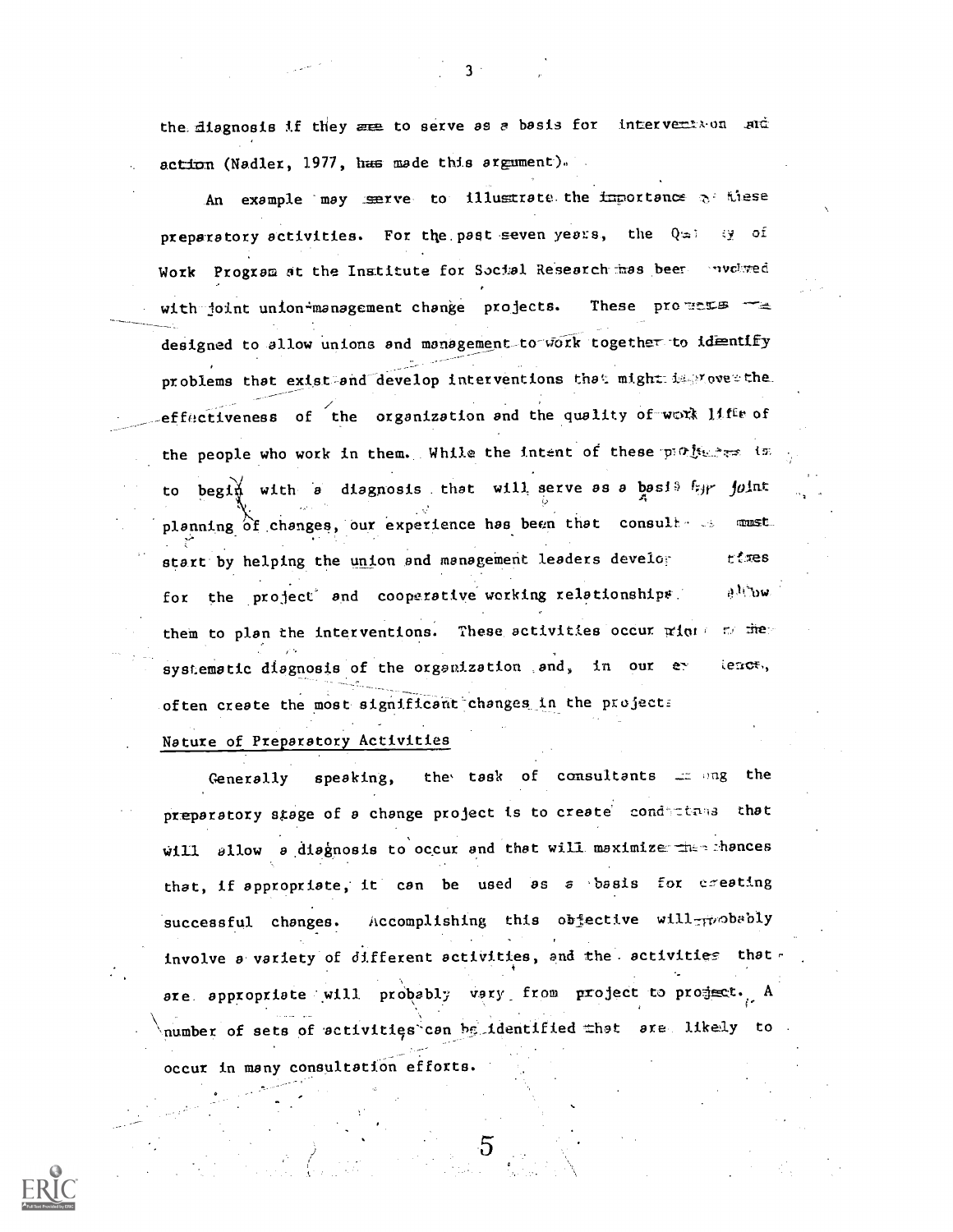Creating a willingness to change. Consultants can enter an Example 20 Lion for a variety of reasons. Someone may knove a problem smas sim some help, or perhaps simply want to know more about the careent state of the organization. There may be some change in the experimed environment of the organization that some organization ment ses feel they need to be ter understand as they can develop a scrategy to deal with. Whatever the reason, the consultants can gezerally assume that not everyone who might be affected by a change project will share a desire to create change. Yet, if there is no shared willingness to conduct a change, then wome relevant organization members are likely to resist the diagnosis as being unnecessary and are likely to resist using the results of the Since most OD and QWL diagnosis to plan change activities. disgnostic methods and intervention technologies are grounded in participative values and norms of trust, this type of resistance can create problems in conducting a change process that will succeed. It is helpful for the consultants to real with this resistance during the preparatory phases of a project by creating conditions where all of the people who are likely to be affected by changes are at least willing to consider them.

Consultants can use a variety of strategies to create a willingness to change. They can ask organization members to articulate their images of how the organization functions and to develop a commitment to testing their images against the results of the disgnosis. They can ask organization members to develop a list of the future problems the organization will face and use the diagnosis to discover if the current methods of organizational

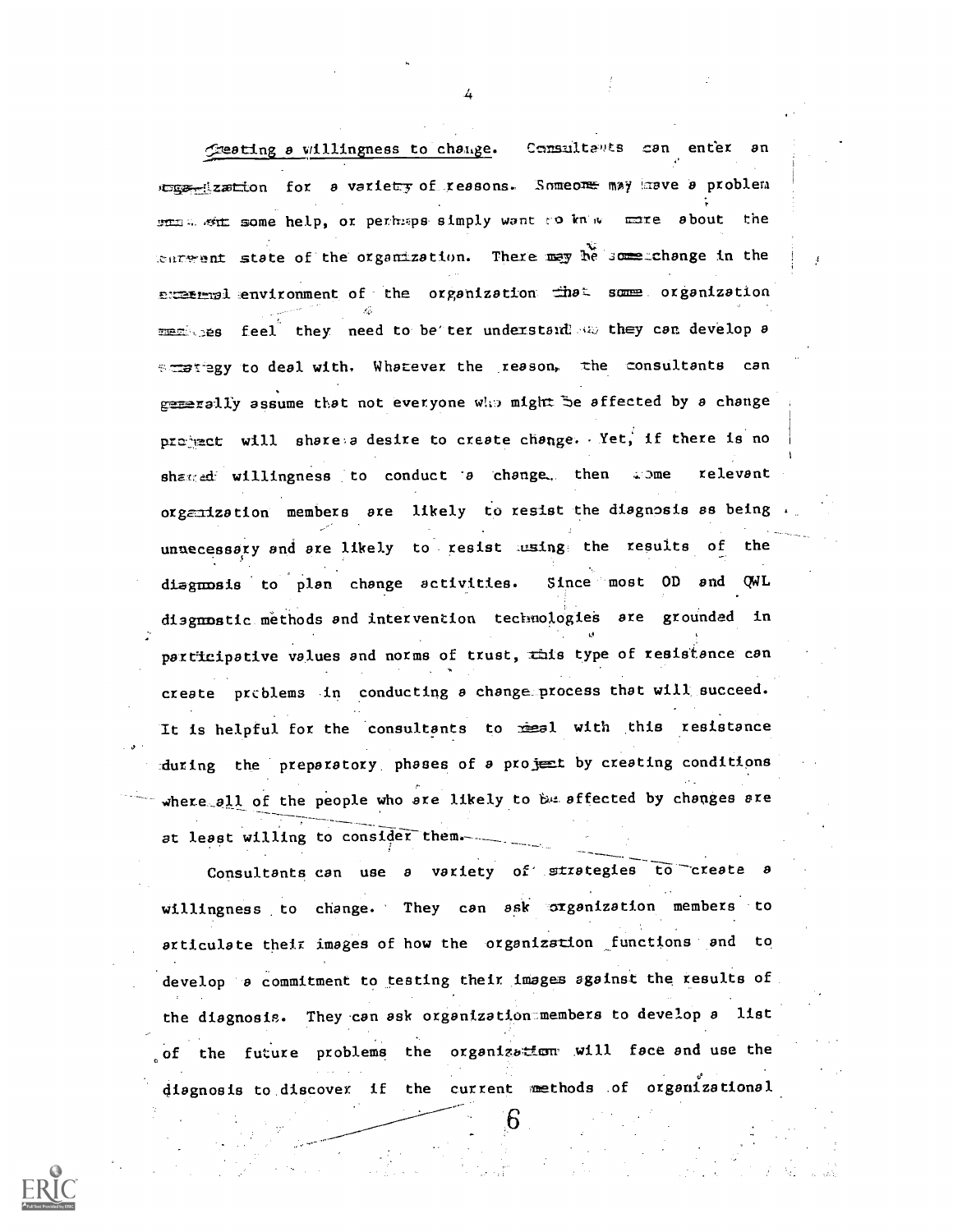functioning are adequate to scive them. They can as\* rorganization members to develop an. "ideal" picture<sup>f</sup> of the war in which the Lorganization showed function and use the diagnosis as a basis for planning <del>interma</del>tions to create this ideal. alternatively, consultants  $c_{k+1}$  a variety of things to reduce people's fears about starting a change process. They can put the organization members in touch with others who have gone through similar change processes to help them learn what outcomes they might expect. They can help organ 7ation members develop plans for changing that will minimize the risks by conducting pilot projects, or building in points of evaluation and withdrawal. Finally, they can try to find ground rules or guarantees that will make organization members more willing to undertake the risks involved in change projects (e.g., guarantees that no one will be fired as a result of changes that are made).'

Developing structures to facilitate diagnosis and change. A second set of activities involves developing structures that will facilitate the process of conducting the diagnosis and using the results of the diagnosis to aduress the issue of change. In setting up the diagnostic process, the consultants must help the organization determine who should be involved in deciding the methods and resources to be. used, how relationships should be developed with people who have relevant information so that they will provide it, what information should be fed back to people in the organization, what form the information should be in, and how the people receiving information should use it. In each of these cases, the decisions need to be made with the idea of developing

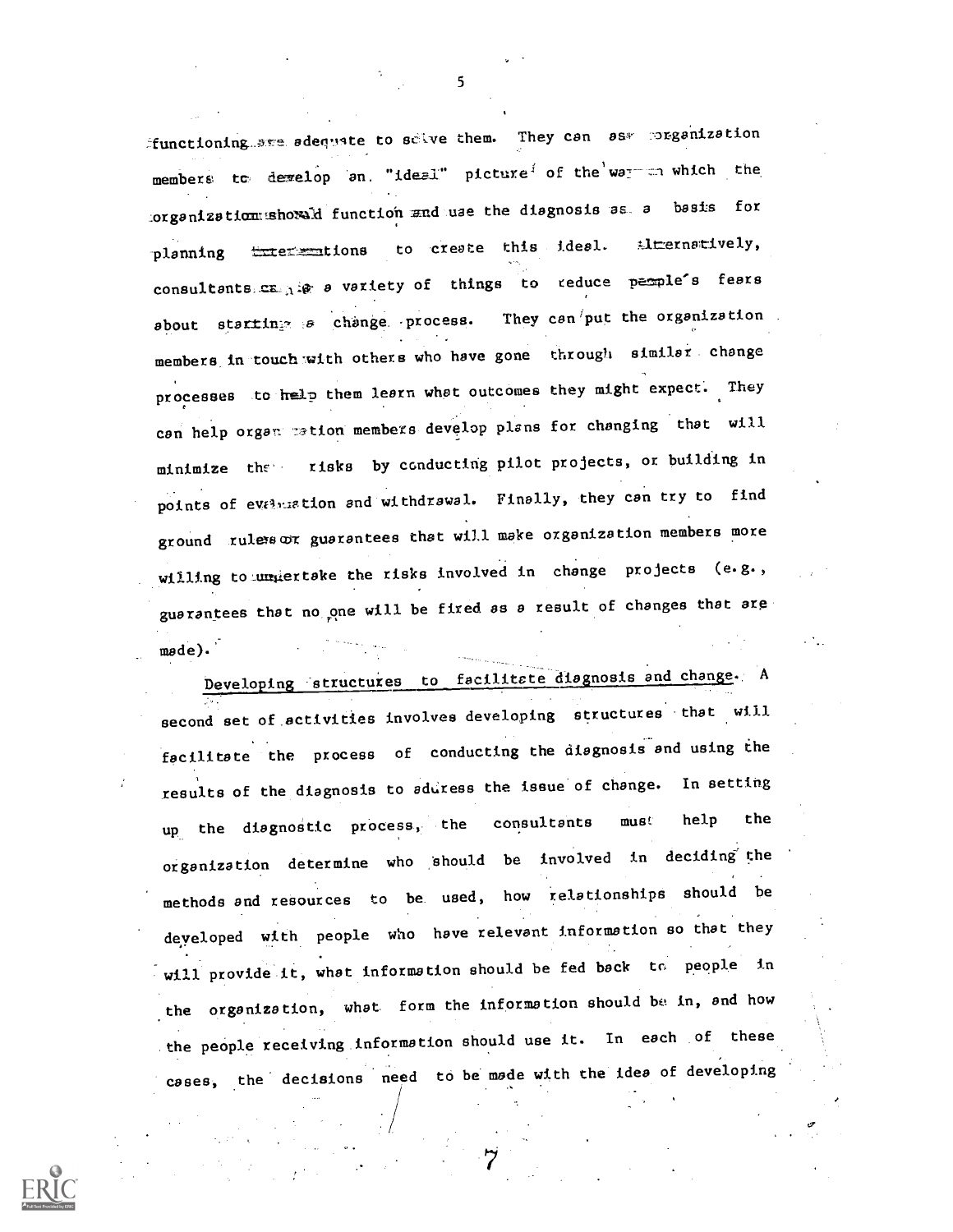structures that will allow a valid diagmmais to be communiced and used to create change if appropriate.

Setting up the structures to free litate diagnosis and change planning, can involve influencing organizational norms regarding the collection and interpretation of information. Organization members .. often have a tendency to rely on information from particular sources (e.g., reports or friends) to unalersranding how the organization functions. If these sources are congruent with the sources proposed for use in the diagnosis, and if most organization members draw similar conclusions from the information they use, the consultants will generally have few problems. If, however, the diagnostic methods are unfamiliar or distrusted, or if different groups in the organization draw different conclusions from similar Anformation, the consultants face <sup>a</sup> problem. They will need to help people understand that the diagnostic methods produce information that can be believed and they need to create conditions where different groups of organization members are willing to use the results of the diagnosis to reconcile their differences in understanding the way the organization works. Otherwise, the results of the diagnosis are likely to be attacked as invalid or inappropriate and the information is unlikely to serve as a useful basis for considering change.

These tasks can be accomplished in a variety of ways. Consultants can conduct training programs to teach organization members the value of systematic diagnosis and to convince them of the validity and usefulness of the diagnostic procedures being used (e.g., Bowers and, Franklin, 1976). They can use "empathic"

 $\overline{S}$ 

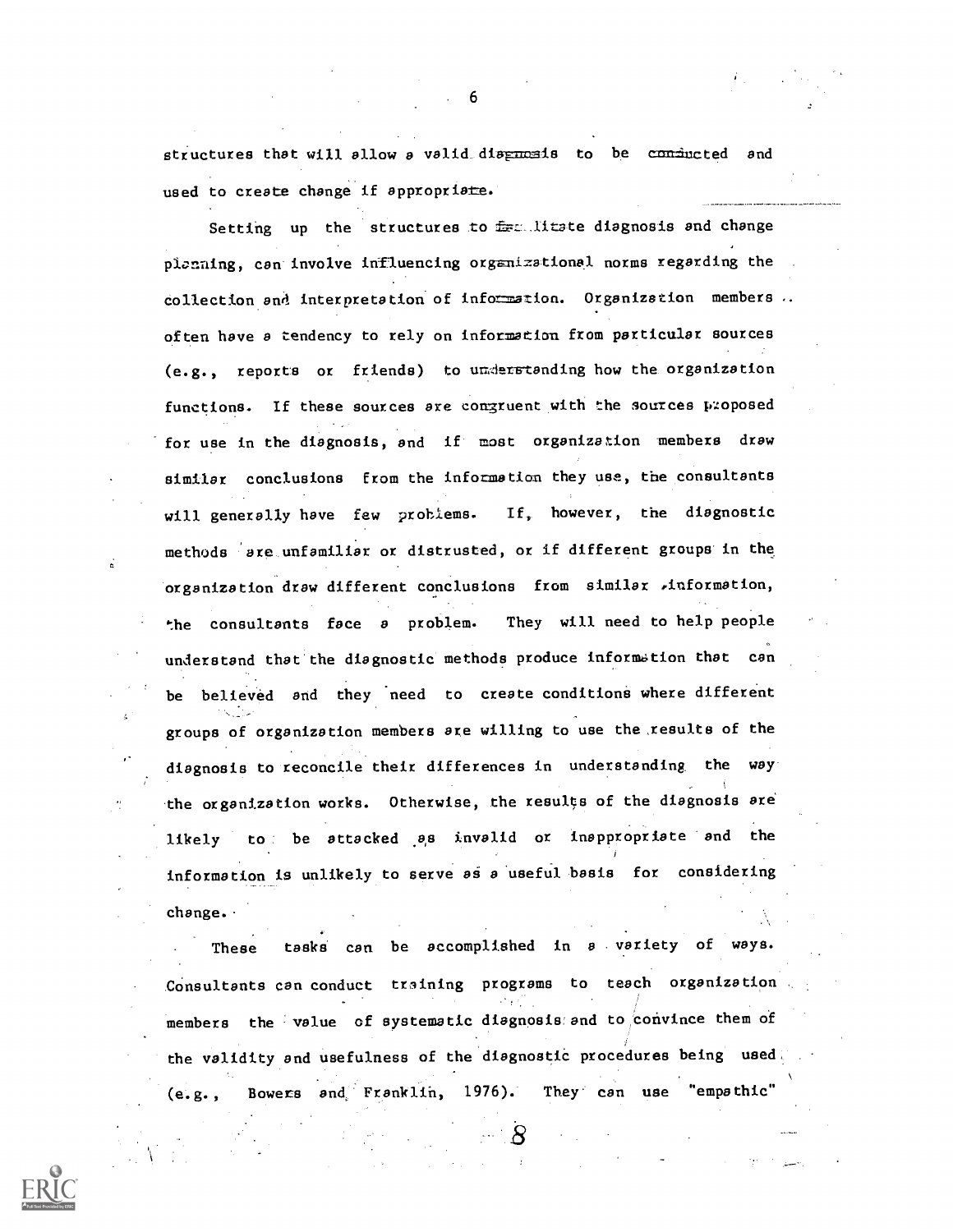flagmostic methods designed jointly with relevant organizational i representatives to increase the faith organization members have in the procedures and the relevance of the results (Alderfer and Brown, 1975). They can use various interpersonally oriented interventions to. increase organization members' understanding of differences in perceptions that exist within the organization and to build support for using the diagnosis to understand how the differences can be reconciled. Whatever specific methods are used, the consultants are in the position of intervening into the ongoing process of organizational functioning to help organization members understand the current state of their organization and the value of diagnostic information so that they will support the diagnosis and be willing to pay attention to the results.

 $\mathcal{T}$  and  $\mathcal{T}$ 

Consultants frequently have to help organization members develop new, skills so that the structures that are set up to guide the diagnosis and change process can be used. For example, if the structures require group review and decisions, members often need to be trained in group skills. If the feedback plan requires. problem identification and problem solving activities, members have to be trained in these skills. If the diagnostic methods include interviews conducted by organization members, they will probably need to be trained in interviewing techniques. In many cases, the training required 'for preparation will be minimal or easy to accomplish, but in others (such as training joint union4management groups to cooperatively and constructively identify and solve problems) it can be both time consuming and expensive.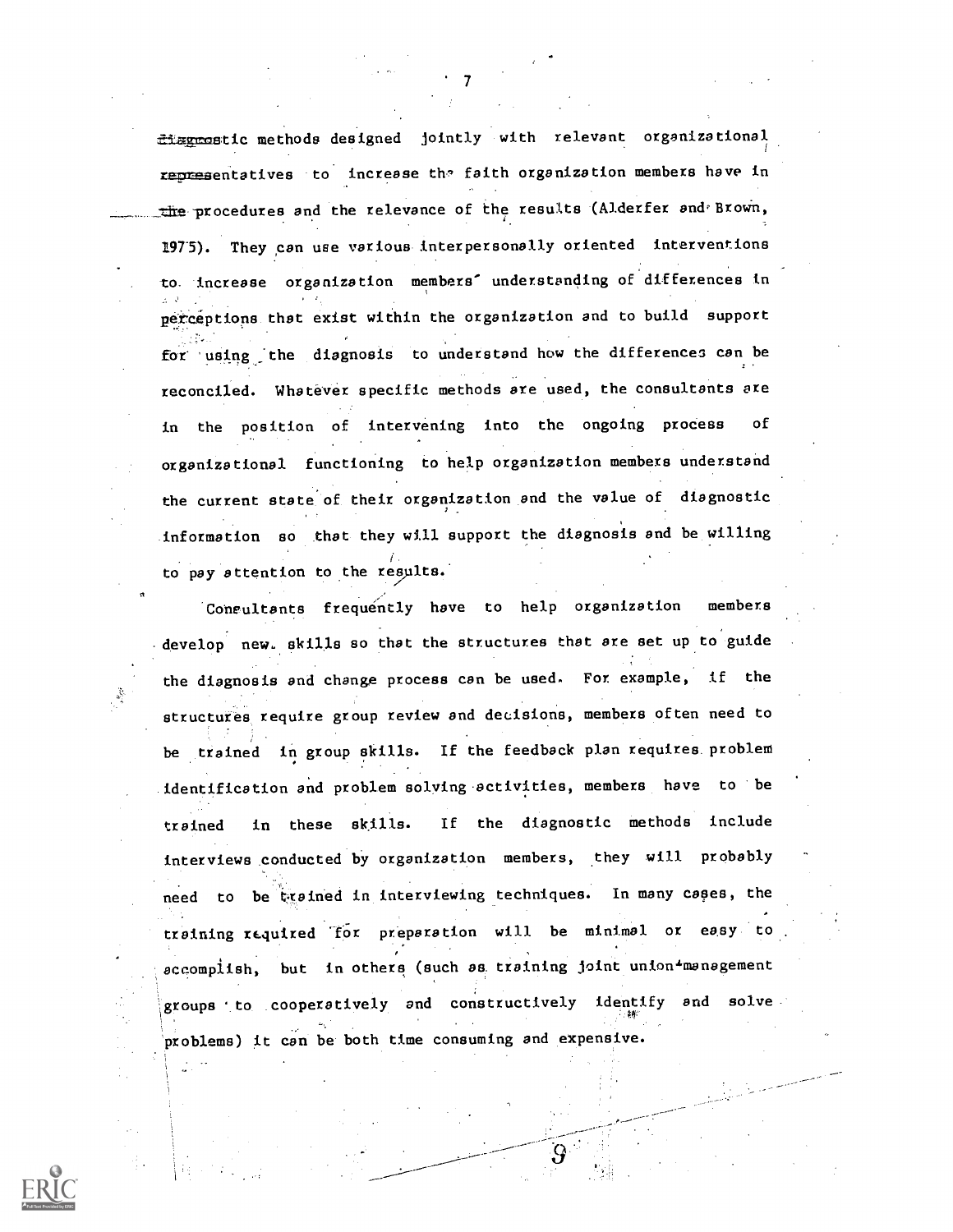Finally, consultants often hive to help the organization make some---changes--in-its-existing structures in order for the diagnosis and change process to proceed. If the diagnostic plan requires organization members to spend time collecting and interpreting information while the organization<sup>'s</sup> evaluation and pay systems directly penalize people when they are not working on production tasks, it will be difficult to get people to commit energy to the diagnosis. Either the diagnostic plan or the relevant evaluation and pay structures need to be changed to allow the diagnosis to proceed. In many cases, minimal changes may be sufficient, but sometimes it is necessary to examine the basic nature of fundamental organizational structures to remove barriers to a process of change.

Building an understanding of the change process. A third key activity facing consultants is building an understanding of the change process that a diagnosis may start. Organizations sometimes start a.process of change without having a realistic image of how long the changes will take, "what magnitude of resources will be required, or what types of outcomes may result. Top level managers do not always understand the interdependencies that are involved in the operation of an organizational system and so they do not expect --, that every change will create new problems that will lead to a need for new changes. The problem this creates is that once the diagnostic process begins, organization members do not have the commitment to cope with all of the problems that emerge. This can lead to attempts to stop the change process which can result in negative reactions by people who feel the changes are necessary. The end result can be harmful for the organization. Thus it is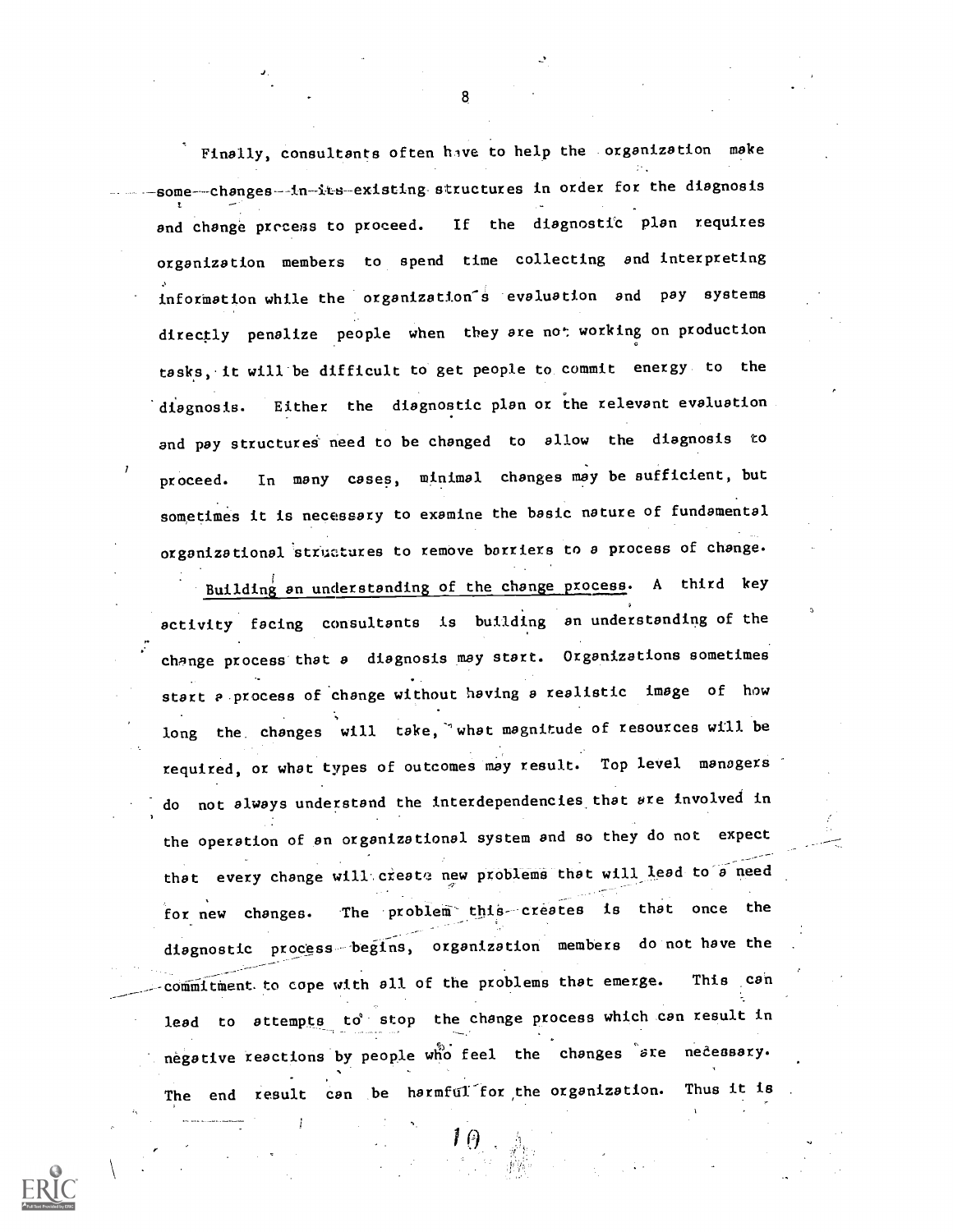important for organization members to have some idea, of what is involved before they can begin so that they have the commitment to carry through to the end. Of course, any change involves  $\mathbf{y} = (x_1, x_2, \ldots, x_n)$ uncertainties, and organizations never really stop: changing, but -people in the organization can be more or less well prepared for what will happen and developing these expectations can be an important part of the consultants' job during the early phases of  $e$ project.

## Situations Requiring Change Prior to Diagnosis

One implication of the tasks involved in preparing an organization for <sup>a</sup> systematic diagnosis is that consultants sometimes need to conduct significant intervention and change activities prior to conducting a formal diagnosis of the organization. One important question is when this is likely to occur. If we accept Alderfer's (1976) prescription that change prior to diagnosis should only occur to the extent'necessary to. allow the diagnosis to\_proceed, some conditions requiring change can be hypothesized:

1. Situations in which the diagnostic methods are unfamiliar. In situations where the methods required or preferred for conducting a diagnosis are discrepant with normal information collection procedures and previous organizational history, it is reasonable to expect that the diagnostic process will require setting up new structures and procedures. Particularly important in this situation is the congruence of norms for handling information and the congruence of processes for using the information in problem solving.

9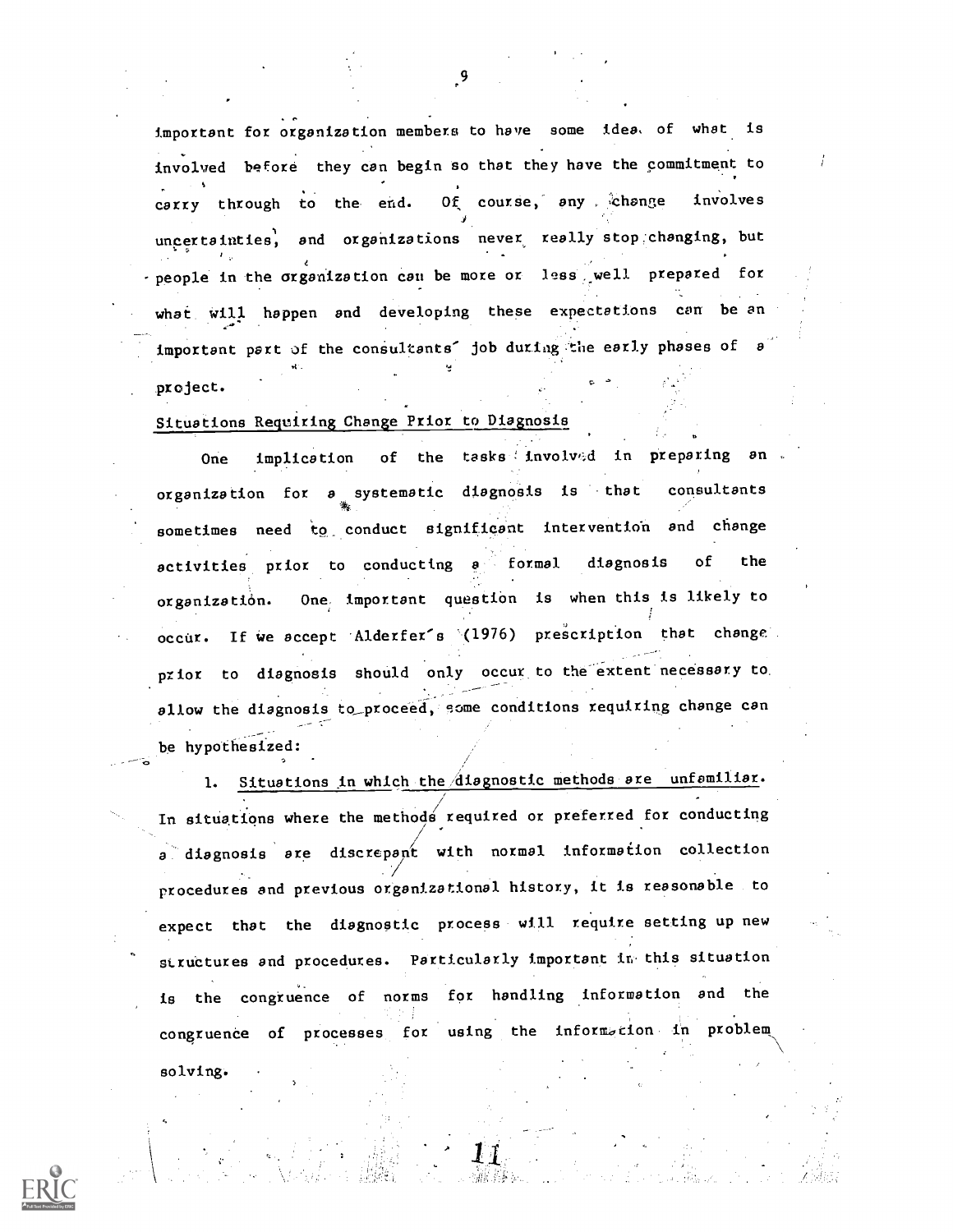2. Situations in which groups likely to be affected<sup>\$</sup> by changes do not normally interact in cooperative problem solving. Most -0D<br>And the contract of the contract of the contract of the contract of the contract of the contract of the contract of the contract of the contract of the cont and OWL interventions utilize cooperative proLlem solving methodologies. If the groups who will be affected by changes, and who therefore should participate in developing change plans; don't normclly work together to solve problems, interventions are likely to be required to develop the structures and skills' necessary for them to engage in these activities.

3. Situations in which the objectives of the change process' require a substantial change in the structures and processes of the organization. When the objectives of the change process require the development of new orgenizational structures and processes, existing structures and processes are likely to be inadequate for guiding and implementing the change. As a result, new structures will have to be created that will be different from those which exist and which are compatible with those to be implemented.

4. Situations in which the organization is substantially "underbounded". -When the organization involved in the change process lacks the goals and relational structures to mobilize energy to complete tasks (e.g., when they are underbounded in Alderfer's 1976 terminology), structures will have to be created to-allow enough energy to be devoted to the diagnosis and change rprocess to allow it to be carried out.

5. Situations involving significant intergroup conflict. When groups within an organization are in significant conflict with each -other, it will be difficult for a diagnosis to occur and-be used as a basis for change unless structures are created that allow the . ,

12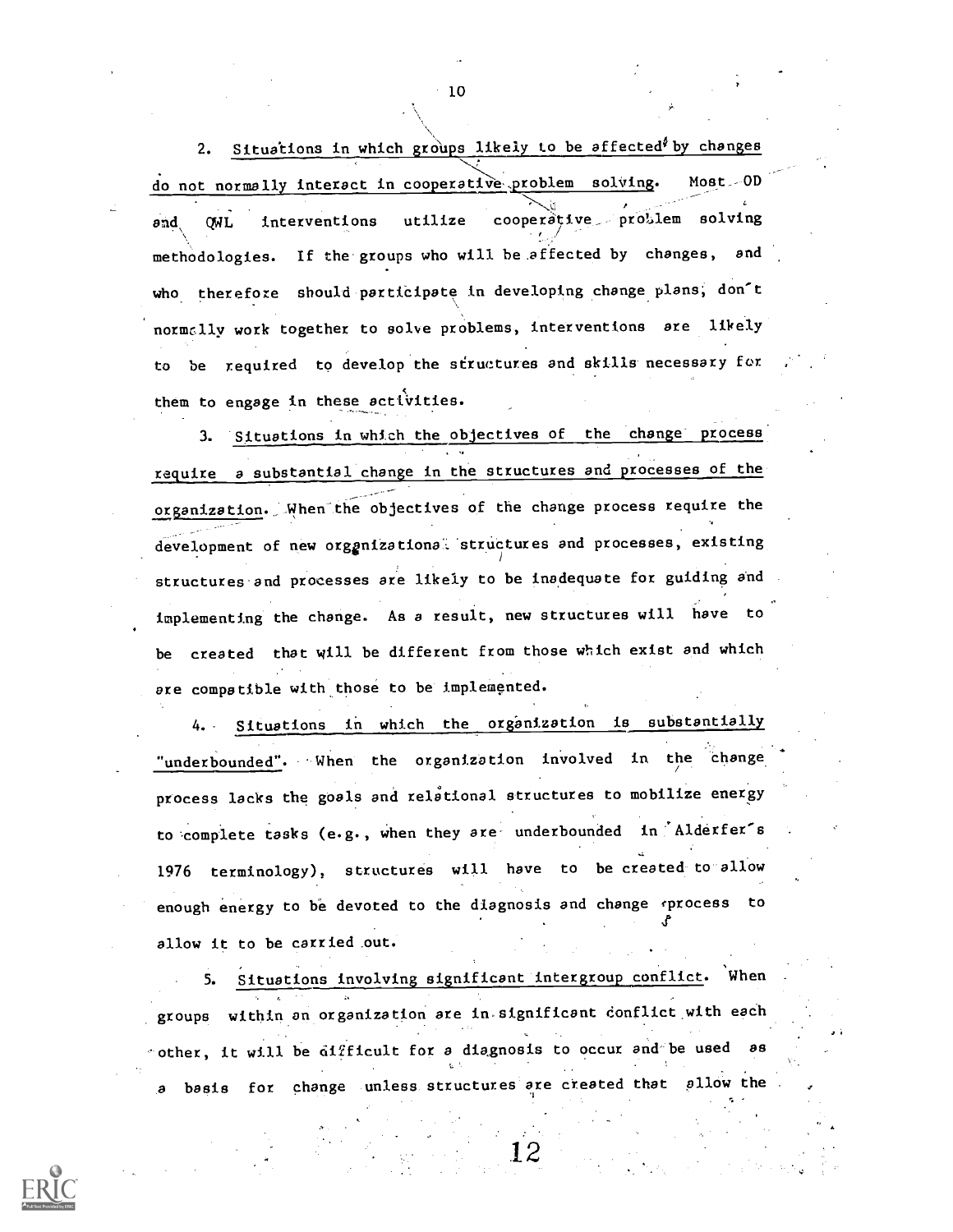groups to work outside of the context, of their conflict. This usually requires consultants to intervene prior to the diagnosis. Implications for OD and QWL Consultation

Considering 'the task of preparing  $orga\sqrt{x}$ ations for changes as an important part of the change process is  $\psi$ t, new. Early models of-**0**-1. In the set of  $\theta$ changes which focused on unfreezing organizations (e.g., Schein, 1973) and developing normative models for conducting interventions (e.g., Argyris, 1970) give this aspect of consulting <sup>a</sup> central place. Yet, there are a number of implications of these views that deserve more attention by practitioners and theorists in the areas of organizational change.

The role of organizational consultants as designers. There is/ a tendency for many organizational consultants, particularly those . .. engaged in OD °and QWL pro4ects; to describe themselves as diagnosticians and facilitators. Implicit in these terms is the 'idea that the skills and roles'of the consultants should be directed toward helping organization members surface information and create changes of their choice. Yet, the reality of such change work is that consultants act as designers of change. They use their expertise, skill, and status to create structures and processes that will allow diagnosis and change to occur. In this design role, they are guided by normative models for how change processes should be conducted and they act as influence agents to get these processes in place. In effect, they are engineers of change guided by their own images of how organizations. should function arid their own ethical: standards of conduct. This role Is significantly different than the role of diagnostician or facilitator and probably should have more

.

 $1\beta$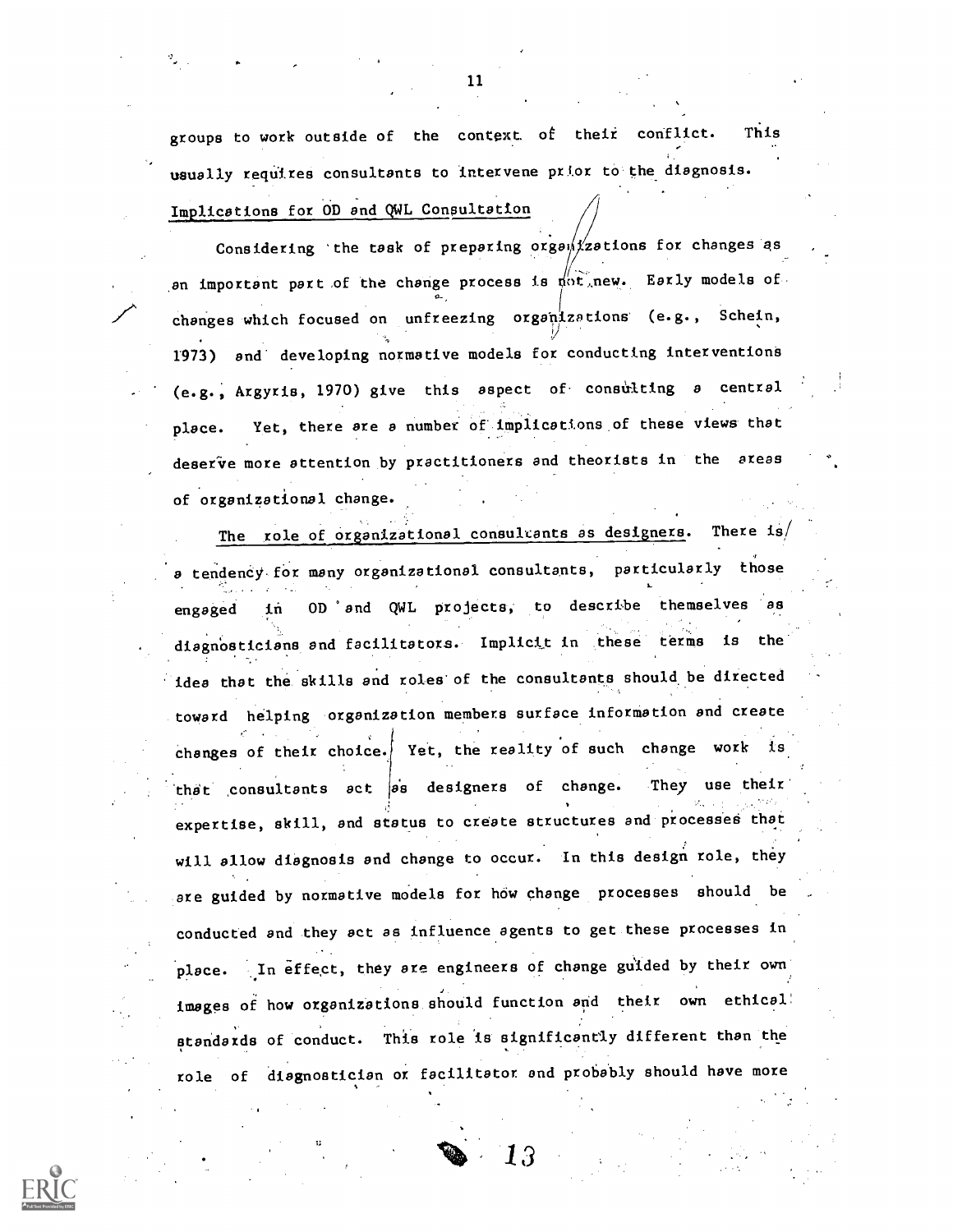prominence in our discussions of consultation than is currently the 'case.

Skills of consultation. To the extent that consultation involves design activities, consultants are ,likely to need skills beyond those of diagnosticians and facilitators. Consultants may have to act as experts, teachers, and politicians in order to influence organization members' perceptions, motivations and frameworks for understanding so that a diagnostic-change sequence can occur. These activities can require skills in chairing groups, manipulating the meaning of information, presenting material persuasively in a variety of different forums and formats, and working with individuals and groups to create support fox specific courses of action. They can put substantial demands on the consultants<sup>'</sup> ability to diagnose their effects on others and on their ability to effectively structure a-course of action in the face, of considerable organizational uncertainty. At the moment, we have few conceptual. models fox describing these skills, and little understanding of how consultants can be trained to acquire them. We need, as a field, to begin-to increase our knowledge in these areas if we are to be able to consistently develop and train consultants who can create conditions that will allow change to occur when these conditions do not already exist.

Consultant ethics. In the past, much of the thought on consultant ethics have focused on issues involving data collection (e.g., confidentiality, walidity) and facilitation (e.g., facilitate getting decisions made, but don't influence the content). Yet, if we begin to think of consultants as designers, a number of other

 $14 \,$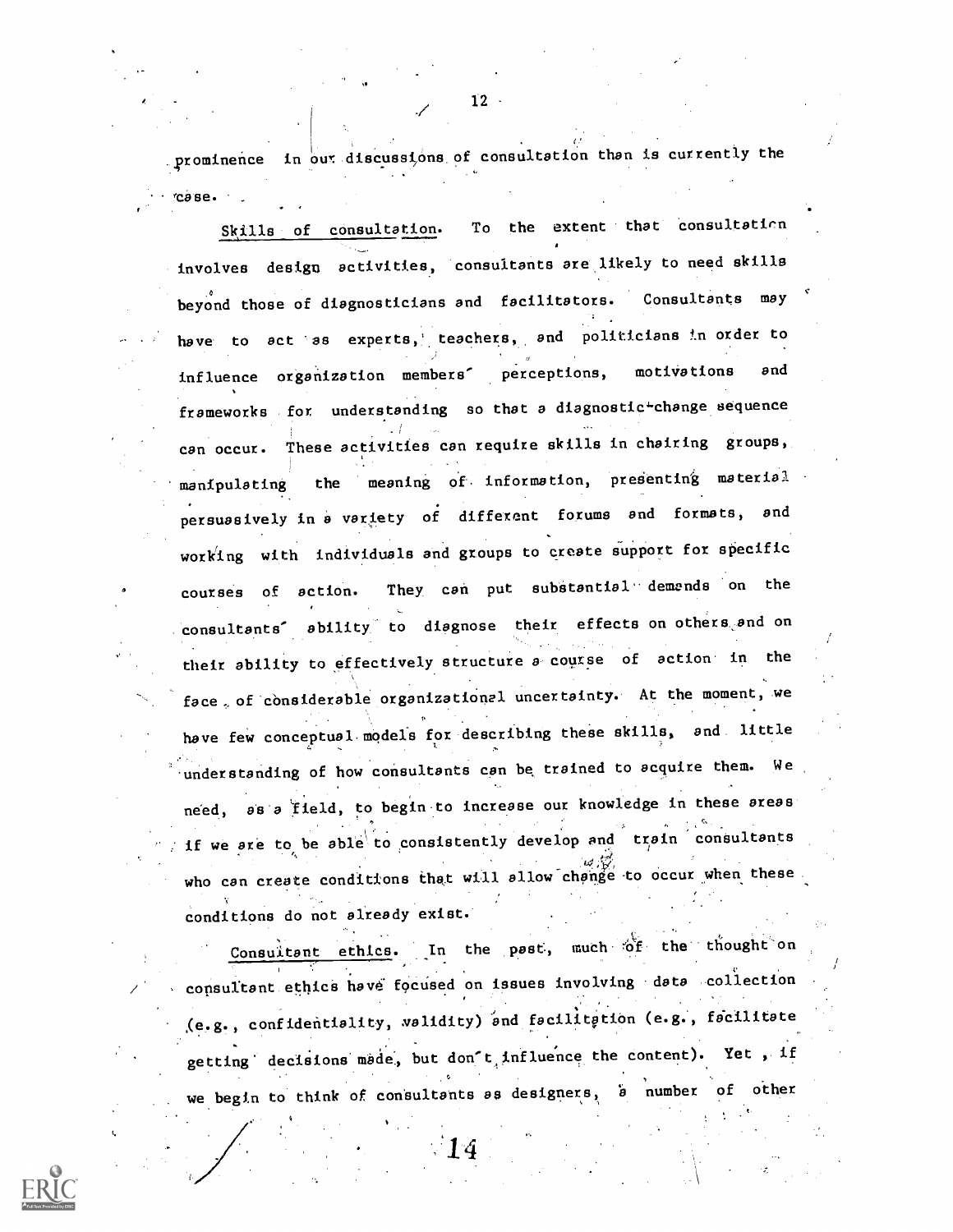issues become relevant. When is it legitimate for a consultant to act as an expert and try to influence the content of decisions? When should consultants be accountable for harm that results from decisions that are made? Should consultants ever try to create changes when the client organization doesn't have the experience to understand what it will be like when the changes have been made? What obligations do consultants have for people in an organization when  $\rho$  change will be an advantage for some people and a disadvantage for others?  $_4$  These questions and others like them are central/to a code of ethics for organizational consultation and need to be 'further developed as <sup>a</sup> basis for a professional field of organizational consultation.

Organizational change research. Finally, consideration of the preparatory stages of change projects suggests a number of areas for future organizational research. By its nature, preparatory work is accomplished before adequate information has been developed about the nature of organizational functioning. As a result, consultants need theories that can guide them during these initial stages when available' information is minimal. Three types of theories seem as if they would be particularly useful: diagnostic theories that - link readily observable information to estimates of an organization's capacity tp create changes as an indicator of the degree and type of preparatory change that is required; theories of the change process 'that can guide consultants as they design change programs; and normative theories of organizational end states that can setve as models for where the change process is going. As with any set of

15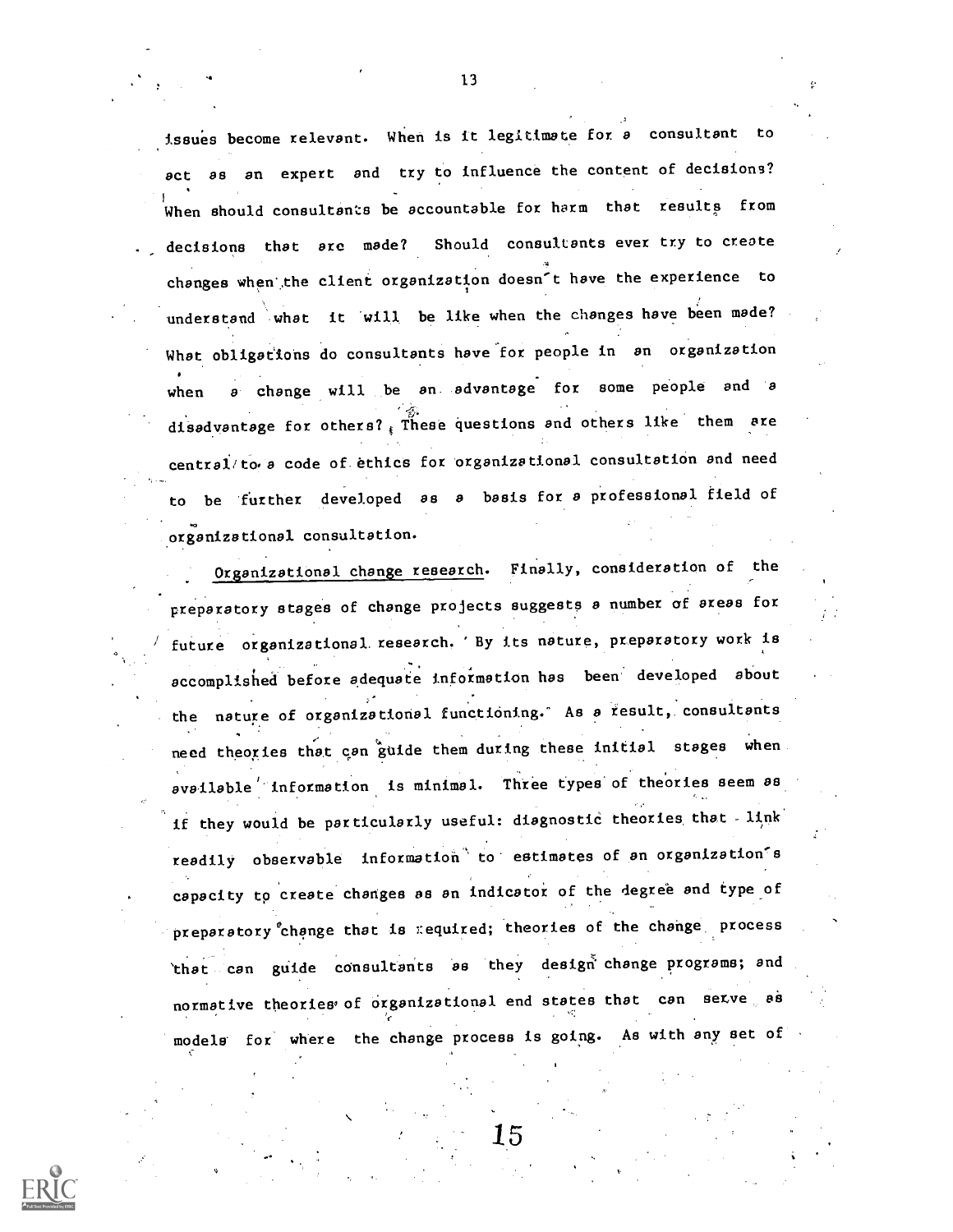organizational theories, research is needed in all cases to ground the theories in empirical reality.

'Conclusion. The purpose of this paper is to suggest that in many cases the process of organizational consultation is not primarily oriented to the facilitation of organizational choice, but to the creation 'of new organizational reality.. Consultants need to be aware of this dimension of their work and the field of organizational consultation needs to expand its training, norms, and  $\sqrt{N}$  knowledge to help consultants understand and carry out this aspect

 ${\bf 16}$ 

of their role.

 $\frac{1}{\sqrt{2}}$